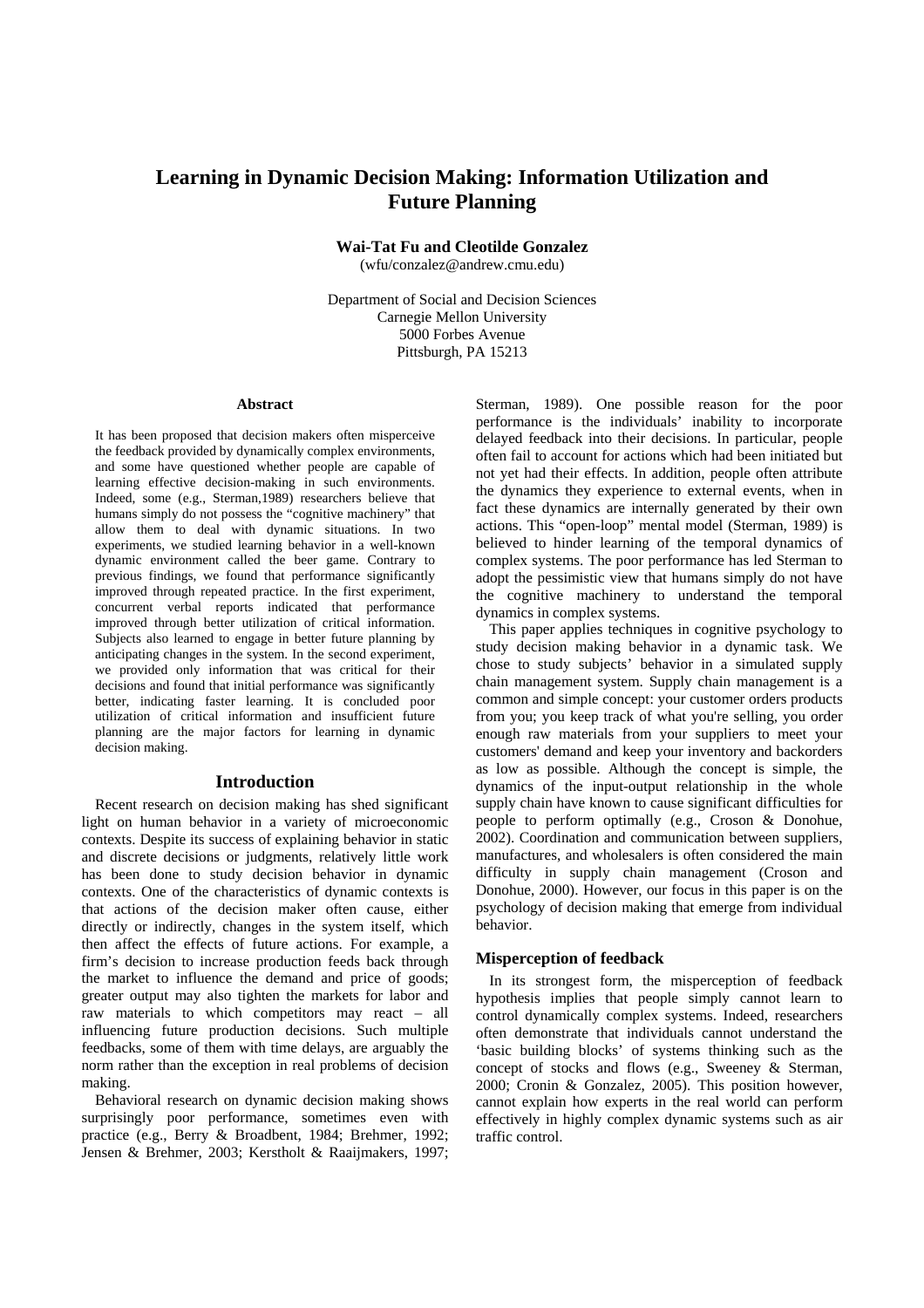A possibility we address here is that although people may not understand the building blocks of dynamic systems, extended practice may help individuals learn to control a dynamic system because it gives them the opportunity to learn the relationships between control inputs and system outputs, utilize relevant information that will affect their performance and dynamics of the system, and how to engage in future planning to anticipate common situations (Kerstholt and Raaijmakers, 1997).

In previous research we provided evidence that people can learn to adequately control a supply chain system when given extended practice (Martin, Gonzalez, Lebiere, 2004). Further, we developed a cognitive model of the learning process that explains *how* people learn to control the system by using instance-based learning and partial matching mechanisms to retrieve the most useful actions from past experience (Gonzalez, Lerch, and Lebiere, 2003). Yet, many questions remained from that initial research. For example, it is not clear whether individuals improved their performance in the task because they worked in a 'fixed' scenario, meaning a fixed pattern of external customer demand.

We focus on two questions related to the learning of temporal dynamics: (1) what information do people utilize to make decisions in a dynamic situation, and how do they change with experience, and (2) what are the major differences in terms of strategies or processes when we compare learning behavior between a static and a dynamic situation. To preview our results, we found that people tended to ignore the temporal dynamics initially, and as a consequence failed to utilize information that indirectly influenced the outcome of their decisions. In addition, we found that future planning was essential to anticipate changes as well as outcomes of actions in dynamic systems, and it often took a significant amount of experience for people to learn to engage in future planning.

# **Supply Chain Management: The Beer Game**

We collected empirical data from individuals as they performed a supply chain management task called the "Beer Game" (Sterman, 1989). The beer game represents a simplified supply chain consisting of a single retailer who supplies beer to a consumer (simulated as an external demand function), a single wholesaler who supplies beer to a retailer, a distributor who supplies the wholesaler, and a factory that brews the beer (it obtains it from an inexhaustible external supply) and supplies the distributor. We developed a computerized version of the beer game that was used in all the experiments reported in this paper. A screenshot of this simulation is presented in Figure 1.

In the original version of the game, individuals play the game in groups of four, with each participant playing the role of one of the four facilities. Their goal is to minimize the cost for the entire supply chain. Each player contributes to this goal by ordering beer from their respective supplier in a manner that maintains enough beer in their respective inventory to meet the demand from their respective customer (i.e., the facility they supply, or the consumer in the case of the retailer).

The customer's order is filled with available inventory, and then the player orders more beer from their supplier to replenish the loss from their inventory. Difficulties arise when players must anticipate demand, as there is a oneweek delay between when an order is placed and when the supplier receives the order. Assuming that the supplier has enough inventories, there is an additional two-week transportation delay before the player receives the ordered beer. If the supplier's inventory is too small to fill the order, additional delays will occur.

Costs accrue as follows. Each week, each player is charged a 50¢ holding fee for each case of beer in their inventory. If inventory is too small to meet demand, the shortage is backlogged to be filled as soon as possible. Players are charged a weekly \$1 shortage fee for each case of backordered beer. The basic strategy, therefore, is to minimize inventory while avoiding backorders. The dynamics of the beer game make successful performance difficult.



Figure 1.A screenshot of the beer game simulation.

## **The Temporal Dynamics in the Beer Game**

Figure 2 shows the simplified temporal dynamics involved in the beer game when the player is deciding on how much to order from the factory (i.e., the player works as the distributor). Once the order is placed, it will go to the factory, but there is a one-week delay (i.e., the "recent order" box) before it reaches the factory. When the factory sends out the beer, it will be in the supply line (i.e., the arrows and the trucks between the Factory and the Distributor in Figure 1) and it takes two weeks before the beer can be used to satisfy the demand from the wholesaler. The current inventory (if any) or backorder will be updated after beer is sent to the wholesaler.

In the experiments reported here, subjects played the role of the distributor, and decided how much to order from the factory. The order took one week to reach the factory. After the order was received, the factory sent the beer to the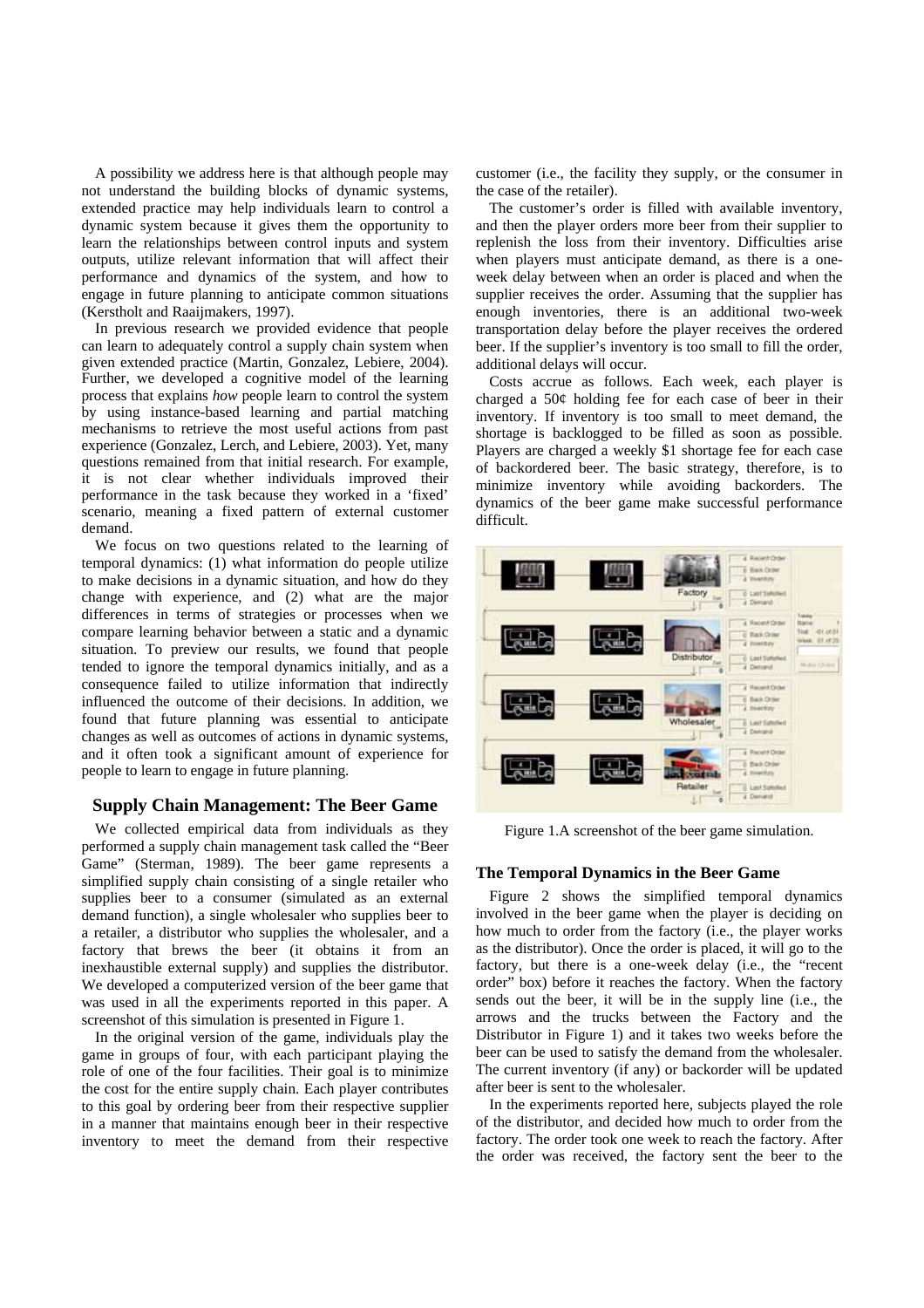distributor, which took 2 weeks. The dotted arrow indicates a common misperception, that the order placed would directly influence the inventory/backorder without delay, ignoring the temporal dynamics in the system.



Figure 2. The simplified temporal dynamics in the beer game.

The retailer, wholesaler and factory were played by the same computer algorithm, which ordered the demand associated to the position. Thus, variability was not added to the external customer demand as it propagated upstream through the supply chain.

Previous studies show that people tended to under-weigh the supply line, which eventually led to large fluctuations in inventories (Sterman, 1989; Croson & Donohue, 2002). In other words, instead of developing the mental model as shown in Figure **2**2, people tend to assume a direct influence from the order to the inventory/backorder (i.e., the dotted arrow in Figure **2**2), instead of the delayed influence through the factory and the supply line. The underweighting of the supply line seems to be persistent and robust across participants. Surprisingly, although the underweighting of the supply line was identified as the major reason of poor performance in supply chain management, there is, to our knowledge, still no good understanding of why this underweighting occurs.

## **The Bullwhip Effect**

The bullwhip effect is a real-world phenomenon that involves oscillations of net inventory (i.e., inventory – backorders) at each level of the supply chain and amplification of those oscillations as one moves farther up the chain (Croson and Donohue, 2002). The amplification and oscillations are very costly, but unfortunately the bullwhip effect is very common and it has been treated as an inevitable effect of every supply chain.

In multiple experiments Sterman (1989, 2004) has demonstrated the bullwhip effect in the laboratory, using the beer game. Analyzing individual behavior he has concluded that individuals do not *learn* to control the system because they often fail to account adequately for the supply line (they misperceive the feedback provided by dynamic systems). Thus, in responding to high demand, players increase their orders too much leading to excess inventory.

Researchers have identified several causes for the bullwhip effect. Rational decision makers must use current demand to forecast future demand in an effort to control the impact of order delays, transport delays, production delays, etc. on inventory. Forecasts based on simple ordering formulae (e.g., moving averages) lead to the bullwhip effect.

Ordering in batches (e.g., monthly instead of daily) can also create the bullwhip effect. Other causes include fluctuating prices which lead to forward buying, and rationing where suppliers divide limited inventory among customers who then inflate their orders to get a bigger share (Croson & Donohue, 2002).

The Beer Game is much simpler than real world supply chains. Since prices are fixed players have no incentive for forward buying. The frequency with which orders are placed is fixed at one per week. This prevents order batching. Each facility in the supply chain has only one customer. Thus rationing is not possible. In addition, in the scenario commonly used in the beer game experiments, external consumer demand starts at a constant of 4 cases of beer per week and then jumps to a constant of 8 cases per week at the fifth week and remains there for the remainder of what is typically a 52 week scenario.

## **Experiment 1**

Our experiment required playing the beer game for 20 trials, where each trial used the standard 52-week scenario. The experiment, therefore, required a total of 1,040 ordering decisions in contrast to the typical single-trial experiment that requires a one-time run of 52 weeks and thus 52 ordering decisions.

#### **Method**

20 subjects were recruited from the Carnegie Mellon University community. Subjects were paid \$15 for their participation.

To familiarize subjects with the system they played a short 20-week training scenario with a constant demand increase from 4 to 8 at week 5. The purpose of the training scenario was to illustrate how to order from the factory and how the inventory and backorder were calculated as they progressed. All other questions are also answered during this time. To stimulate active learning and to encourage subjects to aim at reducing the total cost, subjects were required to keep the inventory and backorder below 20, and the total cost below 100. If subjects failed to meet any of these criteria, they were asked to repeat the training scenario. Subjects repeated the training scenario 3.4 times on average.

After finishing the training scenario, subjects played the standard 52-week scenario for 20 trials. In a standard scenario, the demand from the wholesaler started at 4, increased to 8, back to 4, decreased to 2, and then went back to 4 and stayed there until the end of the trial. The weeks at which the demand change occurred were noisy, so that across trials, subjects could not simply recall when the changes would occur. Specifically, an integer was randomly selected from the range from  $-2$  to  $+2$  and the selected integer was added to the weeks when changes occurred.

To understand changes in performance with practice, concurrent verbal protocols were collected from half of the subjects during trial 1, 11, and 20. Subjects were asked to "think aloud" when they were playing the games in these trials. They were specifically told to mention all information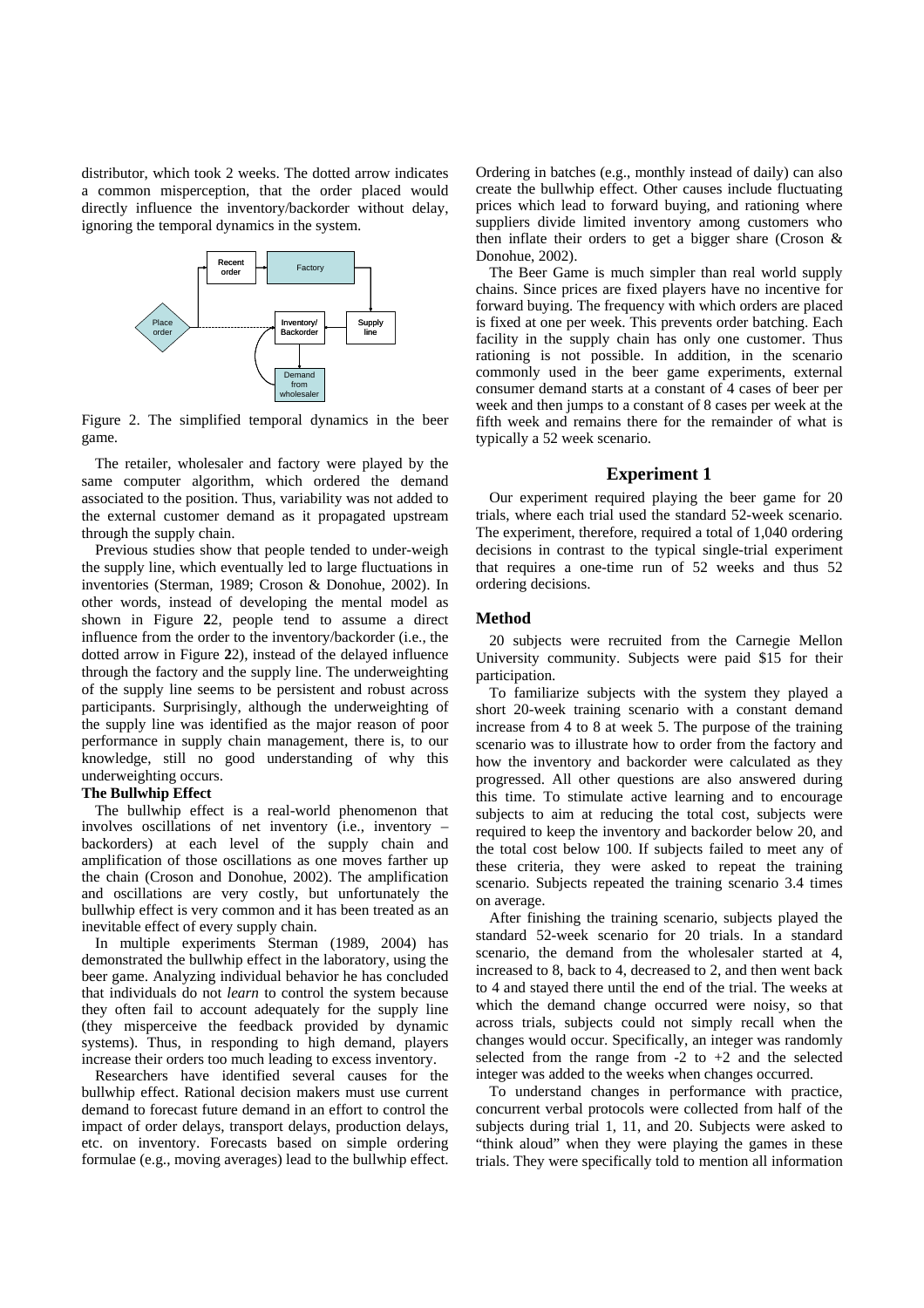they were utilizing on the screen as well as in memory, all mental calculations, and all reasoning that they used during the task. All verbal utterances, the screen, and their actions were recorded as "movie" files by a computer program.

#### **Results**

Figure 3 shows the mean net inventory of the subjects in trial 1, 11, and 20. Subjects in trial 1 had large fluctuations in their net inventory. The largest fluctuation was near week 20, where the demand was decreased from 8 to 4 for the first time, and then further decreased to 2 in week 30. The inventory peaked at approximately 30 in trial 1, but the peak was reduced to approximately 10 in trial 11. In trial 20, the peak was further reduced to below 5 throughout the weeks. The mean total cost after 52 weeks was 372.35, 152.54, and 91.01 for trial 1, 11, and 20 respectively. A two-tailed paired t-test shows that all the differences were significant  $(t(10)=56.23, p<0.001)$ , indicating learning across trials. Since the cost for inventory was lower than that for backorder, there was a bias towards keeping an inventory, as shown in Figure 3.



Figure 3. The demand and the mean net inventory in trial 1, 11, and 20 in Experiment 1.

The verbal protocols were transcribed and coded according to what information was used to determine the order to the factory. We found that they fell into 8 categories: Inventory/Backorder, recent order, total cost (of distributor), supply line, demand for the distributor (demand\_distributor), demand for the retailer (demand\_retailer), demand for others (demand\_others), and inventory and backorder for others (inventory\_others). We also noted instances where subjects explicitly expressed future planning or prediction. For example, as when subjects expressed things of the kind "I know that the demand is going to increase in a few weeks". The coding results from the verbal protocols are shown in Table 1.

Table 1 shows that in trial 1, subjects were mostly utilizing the demand from the wholesaler (i.e., demand\_distributor), and their own inventories and/or backorders, and relatively under-utilized the supply line, and the demand to the retailer. This is consistent with

previous findings (e.g., Sterman, 1989) that subjects tended to ignore the temporal dynamics of the system and attempted to find direct, immediate feedback between actions and their effects. In this case, subjects almost ignored the fact that to reduce the inventories/backorders, the supply line was as important as the current demand and the inventory/backorder. The fact that they under-utilized the demand to the retailer suggested that they were not looking ahead to how demand might have changed in the near future. In fact, we believe the high fluctuations shown in Figure 3 could be well explained by this lack of future planning in the first trial.

Table 1. The mean frequencies of use of information for each order to the factory in trial 1, 11, and 20.

| Categories          | Trial 1 | Trial 11 | Trial 20 |
|---------------------|---------|----------|----------|
| Future planning     | 0.5     |          |          |
| Demand_distributor  | 17.9    | 13.5     |          |
| Supply Line         | 2.1     | 5.2      | 6.6      |
| Demand_retailer     | 0.6     | 4.3      | 5.2      |
| Inventory/Backorder | 16.9    | 9.8      | 5.3      |
| Total cost          | 1.1     | 0.2      | 0.1      |
| Recent orders       | 2       | 0.4      |          |
| Demand others       | 0.8     |          |          |
| Inventory others    |         | 02       |          |

With practice, we found it striking that subject started to increasingly utilize the supply line and the demand to the retailer, and they had also learned to have more future planning, suggesting that they were adapting to the temporal dynamics of the system. They had also reduced the utilization of the demand from the wholesaler and the inventories/backorders. The utilization of other "irrelevant" information, such as the demand and inventories to others (e.g., the wholesaler or factory), were also reduced. All these changes were statistically significant, as shown by simple t-tests (t(10)=20.1, p<0.05).

Figure 3 shows the mean net inventory of the subjects in trial 1, 11, and 20. Subjects in trial 1 had large fluctuations in their net inventory. The largest fluctuation was near week 20, where the demand was decreased from 8 to 4 for the first time, and then further decreased to 2 in week 30. The inventory peaked at approximately 30 in trial 1, but the peak was reduced to approximately 10 in trial 11. In trial 20, the peak was further reduced to below 5 throughout the weeks. The mean total cost after 52 weeks was 372.35, 152.54, and 91.01 for trial 1, 11, and 20 respectively. A two-tailed paired t-test shows that all the differences between the trials were significant  $(t(10)=78.21, p<0.001)$ , indicating learning across trials. Since the cost for inventory was lower than that for backorder, there was a bias towards keeping an inventory, as shown in Figure 3.

The results from Experiment 1 showed that with extended practice, subjects learned to improved performance significantly, even when the demand changes were variable. This finding supported the notion that subjects had learned to generalize from experience and were able to anticipate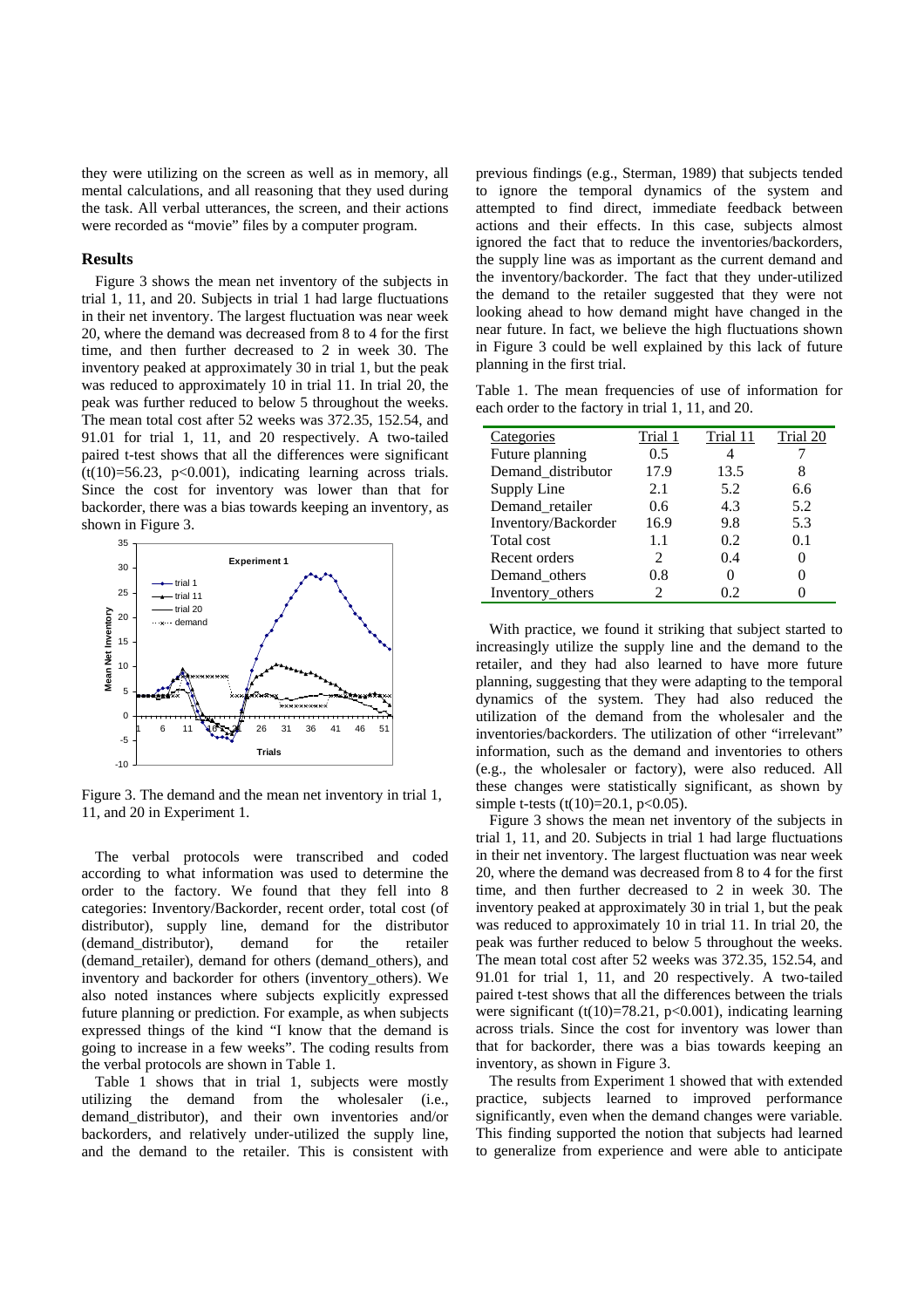demand changes. Results from verbal protocols showed that initially, subjects utilized information that was not critical for their decisions and rarely engaged in future planning. With practice, subjects learned to utilize most of the critical information and ignored most of the "irrelevant" information, and were engaged in future planning to anticipate changes in external demand.

## **Experiment 2**

Results from Experiment 1 suggest that subjects might have misperceived the system dynamics by ignoring the temporal dynamics and assuming immediate effects of actions. As a result, they did not fully utilize information that was important in controlling their own inventories/backorders. With practice, subjects learned to utilize the important information and ignore "irrelevant" information (information that did not directly affect the decision on how many to order from the factory). In Experiment 2, we further tested the idea that poor performance in early trials was caused by poor utilization of relevant information. In Experiment 2, we removed most of the information that was not critical for the calculation for the decision (i.e., the demand, recent orders, costs, and inventories/backorders of the retailers, the wholesaler, and the factory.) and just provided subjects with the important information. Our prediction was that providing only relevant information would help subjects to focus on figuring out the temporal dynamics of the system, resulting in better performance (low oscillations).

#### **Method**

20 subjects were recruited from the Carnegie Mellon University community. Subjects were paid \$15 for their participation. The procedures were the same as those in Experiment 1, except that only the demand from the wholesaler, their own inventories/backorders, the supply line, and the demand to the retailer were provided to the subjects. All other information was not available on the screen.

#### **Results**

**Error! Reference source not found.**4 shows the mean net inventories in trial 1, 11, and 20 in Experiment 2. Comparing it to the oscillations in Figure 3, one can clearly see that the fluctuations in trial 1 were much lower. Indeed, after 52 weeks, the total cost for trial 1 was 218.16. The difference in the first trial between the two experiments was significant (t(19)=31.08,  $p \lt 0.01$ ), indicating that performance when only important information was shown was better than when information for all players was also provided in Experiment 1. The total costs for trial 11 and 20 were 156.87 and 85.67 respectively. The differences of total costs between the three trials were significant  $(t(10)=45.2$ , p<0.001), indicating learning across trials.



Figure 4. The demand and the mean net inventory in trial 1, 11, and 20 in Experiment 2.

Figure **5**5 shows the learning trends for both experiments. We can clearly see the difference between the two experiments in the first 10 trials. In Experiment 1, when irrelevant information was available, subjects started out with a much higher total cost, and slowly started to reduce the total cost across trials. On the other hand, in Experiment 2, when only relevant information was available, subjects started out with a much smaller total cost and learned across trials to reduce it. At around trial 10, subjects in both experiments reached roughly the same level, although they kept improving at a similar rate from that point onwards.

As we showed in the analyses of the verbal protocols, subjects in Experiment 1 started out utilizing their own inventory/backorder and the demand from the wholesaler. This was a clear indication that subjects were ignoring the temporal dynamics and were assuming a "closed-loop" system with static relationship between their actions and their effects. The lack of understanding of the temporal dynamics was also supported by their lack of anticipation of the changes in customer demand, which eventually propagated through the supply chain and affect the demand from the wholesaler and their inventories.

The difference in the first 10 trials between the two experiments suggests that the absence of irrelevant information helps subjects to learn the temporal dynamics of the system. In fact, it probably took subjects roughly 10 trials to figure out what information was important, and perhaps after that they started to understand how the supply line and customer demand may affect the temporal dynamics of the system.